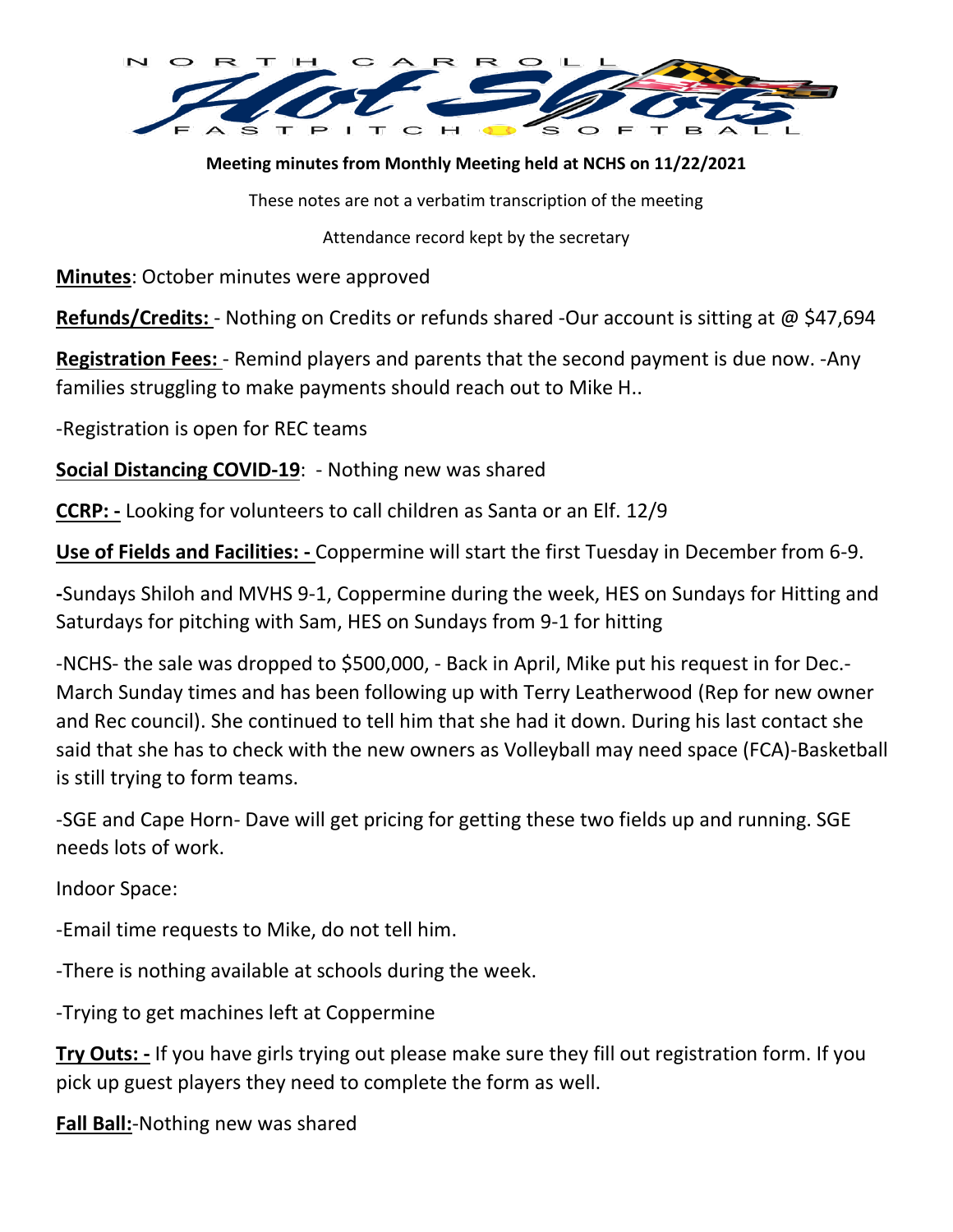**Advertising:** -Web site is updated and looks great -Will add that registration is open for Rec.

**Clinics: -** Will do similar to last time where travel teams rotate weekends. The last session will be a game outside.

**Rec:** - Registration is open. If they are registered they get to participate in the clinic.

**Team Updates**: - Jeff Y. is taking over the clinic team. We may offer a 10U travel lite team that plays in CML with a couple of tournaments. Hoping Josh F. takes the 8U team.

**Fields and Equipment:** - Dirt being delivered 12/3. Will work on fields 12/4

**Scholarship:** - Nothing new was shared

**Fundraising: -**

**-Pictures**-Nothing new was shared

**-Crab Sale/Feast:** - Nothing new was shared

**-Golf Tournament :** - Nothing new was shared

**-Calendar Raffle February 2021:-** Nothing new was shared

**-Spring Fundraiser:** Nothing new was shared

**-Sophia Serio:** You can still order shirts. As they come in they are being delivered. Items will be delivered to her along with the fundraising check.

**Tournaments: -**Thank you to all that helped out and to Jeff C for helping out at the complex.

-Profit @\$5400 plus our 7 teams played for free (\$2800)

-Mike will be meeting with the complex manager to discuss all the situations that arose at the last tournament as well as spring dates. They did take off \$300 due to issues. -Men's league may be falling apart

-Spring tournament looking at doing before Easter for 10U and 12U

**Background Checks:** - Please make sure you are up to date.

**Uniforms:** Drea gave an update about how dissatisfied we are with the sales rep at CISCO. Carlos has ordered plain navy pants from Epic.

-Please return the borrowed guest players shirts to Drea.

**Spirit Wear:** - Wilsons stays open year round and all proceeds go to the Serio family.

-CISCO We will open the team store for CISCO in Jan/Feb. Cage jacket material is on back order with no estimated delivery date. Once Drea gets the names from the sales rep she will send an email to the families to see if they want a refund or if they want to wait.